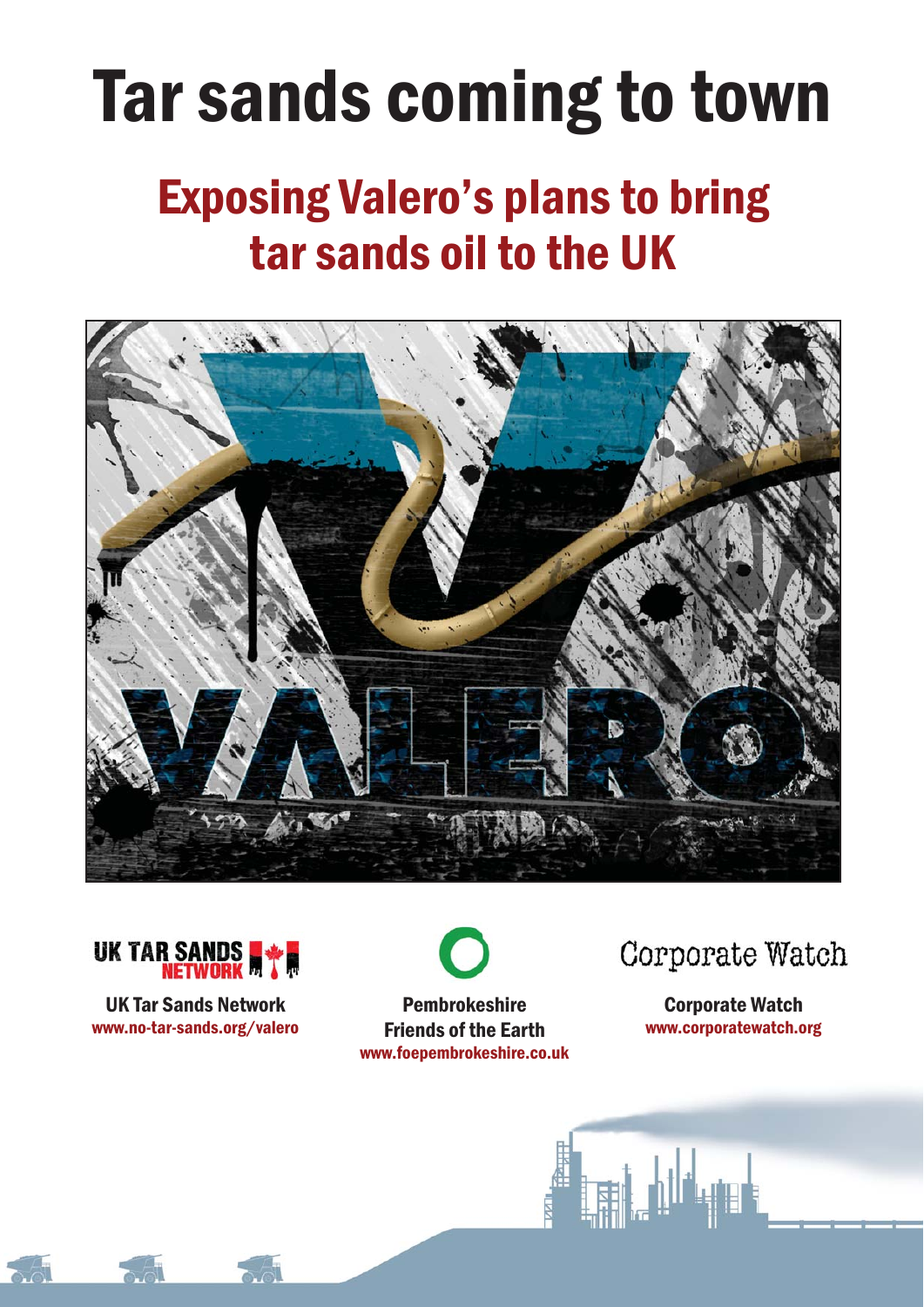*Tar sands have no place in our energy future if we are to stop catastrophic climate change.*

Tar sands extraction is one of the biggest threats to our climate. While Canada and the EU go head to head over the Fuel Quality Directive, and Obama battles hundreds of thousands of US pipeline protesters, a little-known company is planning to slip tar sands-derived fuel into Europe, discreetly and quietly. We need to pipe up about this now, before it's too late.

| <b>Contents</b>                         | Page                    |
|-----------------------------------------|-------------------------|
| Part I:                                 |                         |
| <b>Tar sands and expanding markets</b>  | 3                       |
| What are the tar sands?                 | 3                       |
| <b>Accelerated development</b>          | $\overline{\mathbf{3}}$ |
| <b>Getting the oil out of Alberta</b>   | $\overline{\mathbf{4}}$ |
| and into Europe?                        | 5                       |
| Part II:                                |                         |
| <b>Valero and Pembrokeshire</b>         | 6                       |
| <b>The initiator: Valero</b>            | 6                       |
| <b>Valero's fishy background</b>        | $6\phantom{1}$          |
| <b>Valero and tar sands</b>             | $\overline{7}$          |
| <b>Valero's plans for Pembrokeshire</b> | $\overline{7}$          |
| <b>Challenging Valero</b>               | 8                       |
| A success story                         | 8                       |
| What can we do?                         | 9                       |
| The tar sands industry needs            | 9                       |
| to be shut down, not expanded           |                         |
| <b>Find out more:</b>                   | 10                      |
| <b>Other climate groups:</b>            | 10                      |
| <b>Endnotes</b>                         | 10                      |
| <b>About the authors</b>                | 12                      |

**Written** by Emily Coats, UK Tar Sands Network, and Chris Kitchen, Corporate Watch, in Sept 2012 **Design** by Shtig (.net) & graphics from Dan and Ally **Printed** by Seacourt, Oxford, on 100% recycled paper **Photos** on page 3 (c) David Dodge, Pembina Institute www.oilsandswatch.org

A full-colour 12-page PDF of this report can be downloaded for free from our website: **www.no-tar-sands.org/valero**

We can also post you a printed copy. Please email: info@no-tar-sands.org

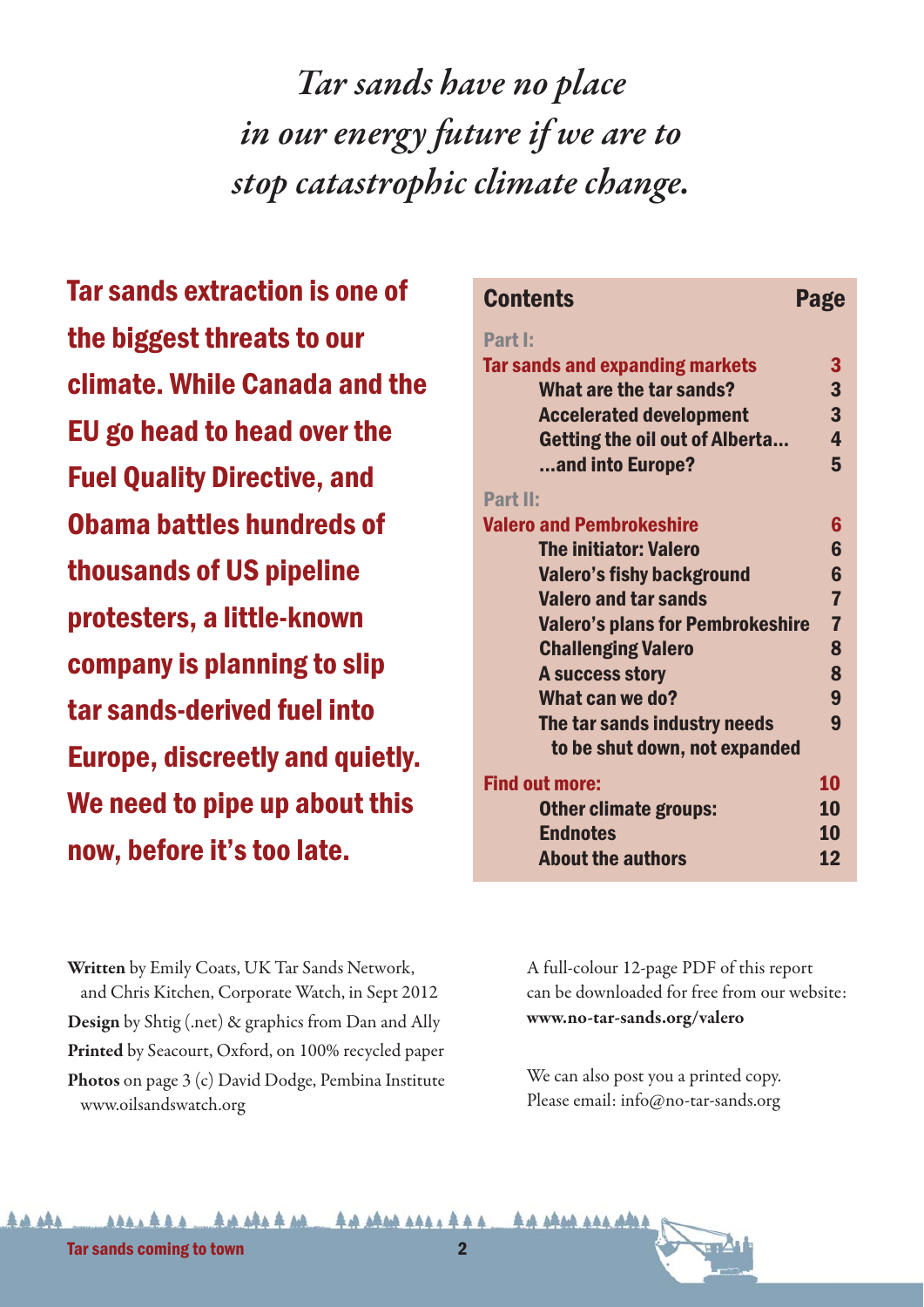# Part I: Tar sands and expanding markets

#### What are the tar sands?

Buried deep under the Albertan boreal forest is 140,000 square kilometres of bituminous sand, known as the 'tar sands' – or 'oil sands' by the Canadian government and oil industry. The 169.9 billion barrels of proven reserves in Canada are the third largest deposit of oil in the world after Saudi Arabia and Venezuela. Industry currently extracts 1.5 million barrels of tar sands oil per day (bpd)**1**, the majority of which is exported to the US.

The tar sands are the world's largest and dirtiest industrial project. Compared to conventional crude oil, oil from tar sands is much more energy-intensive to remove and process, requiring substantially more refining. Like many 'unconventional' types of oil, tar sands are extracted in an incredibly environmentally damaging way. The process emits 3.2 to 4.5 times more greenhouse gas than conventional oil extraction**2**, uses vast amounts of fresh water**<sup>3</sup>** and natural gas, and in many cases leaves behind lakes of toxic pollution. Tar sands developments destroy vast tracts of forest habitat, threatening wildlife with extinction. The resulting pollution has been thought to cause local communities, often First Nations, to suffer rare forms of cancer.**<sup>4</sup>**





#### Accelerated development

Despite growing worldwide opposition to tar sands, the industry is expanding – at an accelerating rate. In the next decade, production is expected to double.**<sup>5</sup>** Yet if the Albertan tar sands are fully exploited as planned, they will contribute more than 14% of all the carbon emissions that humanity can afford to emit, ever, if we are to have a reasonable chance of stabilising our climate.**<sup>6</sup>** According to NASA scientist James Hansen, fully exploiting the tar sands would effectively mean "game over" for the climate.**<sup>7</sup>**

*According to NASA scientist James Hansen, fully exploiting the tar sands would effectively mean "game over" for the climate.*

This mindless expansion is partly due to a decline in conventional, easily extractable oil resources, combined with rising oil prices, which makes this expensive, energy-intensive fuel profitable to extract. At the heart of the expansion strategy is also the assumption that global demand for oil will continue rising for the foreseeable future.**<sup>8</sup>** This dangerous prediction assumes business-asusual with minimal or non-existent new

government legislation on climate change, and little development of alternative energy. The industry also ignores the threat that legal challenges from First Nations could stall or prevent future tar sands expansion and disrupt the profitability of the industry in the long run.

As extraction rates increase, larger amounts of oil will need to be transported out of Alberta, requiring new refineries, pipelines, and, most significantly, new markets to receive the faster-flowing oil. Currently 99% of tar sands oil is exported to the US**9**, but as extraction rates rise – and the US increases domestic oil production and vehicle fuel efficiency– the tar sands industry is seeking new markets for tar sands-derived products in Asia, South America and Europe.

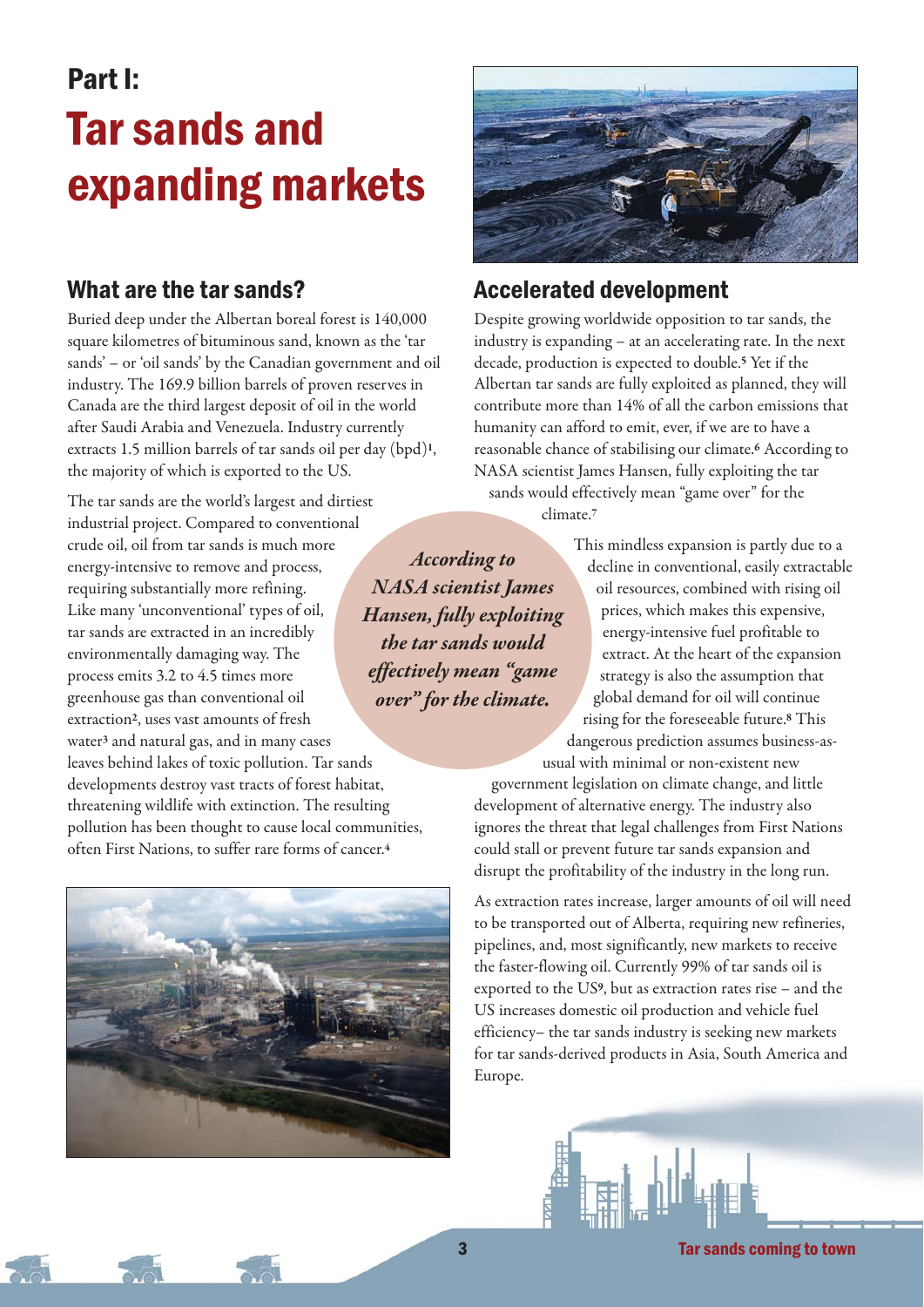

#### Getting the oil out of Alberta...

Currently, a network of pipelines are already transporting tar sands crude into the US and to Canadian ports for export, but to cope with the expected glut of new oil, vast expanses of new pipelines are planned.

The most relevant**<sup>10</sup>** of these is Keystone XL, the proposed extension to the existing Keystone I pipeline which would, if completed, transport synthetic crude oil from the Alberta tar sands, across the US, to the Gulf Coast.

The company behind the extension is TransCanada, a North American energy infrastructure company and the sole owner of the existing Keystone Pipeline.

Keystone XL would open up a major new export route for the tar sands and has attracted fierce opposition, with over 1,200 protesters arrested in daily sit-ins outside the White House in August 2011. Protesters included landowners, farmers and Indigenous

communities along the proposed route. A rupture of the Keystone XL pipeline near the Ogallala, one of the world's largest aquifers, would contaminate local groundwater resources for millions of US residents.

Supporters of the extension, including TransCanada and the US Chamber of Commerce, have focused heavily on job creation and energy security arguments. However, research has shown that in fact much of the oil would be destined for overseas markets.**<sup>11</sup>**

In January 2012 the pipeline was delayed by the Obama administration. However, in May 2012, TransCanada submitted a revised route through Nebraska, bypassing the sensitive Sandhills area but still passing over some parts of the Ogallala aquifer. A decision by the US

Department of State is now expected in the first quarter of 2013, after the US presidential elections. Meanwhile, the southern section of the route, from Oklahoma to Texas, was given support by the Obama Administration and construction started in August 2012. *would open up a major new export route for the*

> A variety of other proposed pipelines, including reversals of existing pipelines, could also take oil to Canada's east coast. Enbridge, Canada's largest pipeline operator, is in talks with Valero and other refiners about

reversing the flow of a pipeline from Sarnia, Ontario to Montreal, Quebec, which would eventually ship Canadian crude to the U.S. east coast.**<sup>12</sup>**

#### **44 444 444 444 AAAAAA 44 ARAA 444 4 4 4**

*Keystone XL*

*tar sands and has attracted fierce opposition*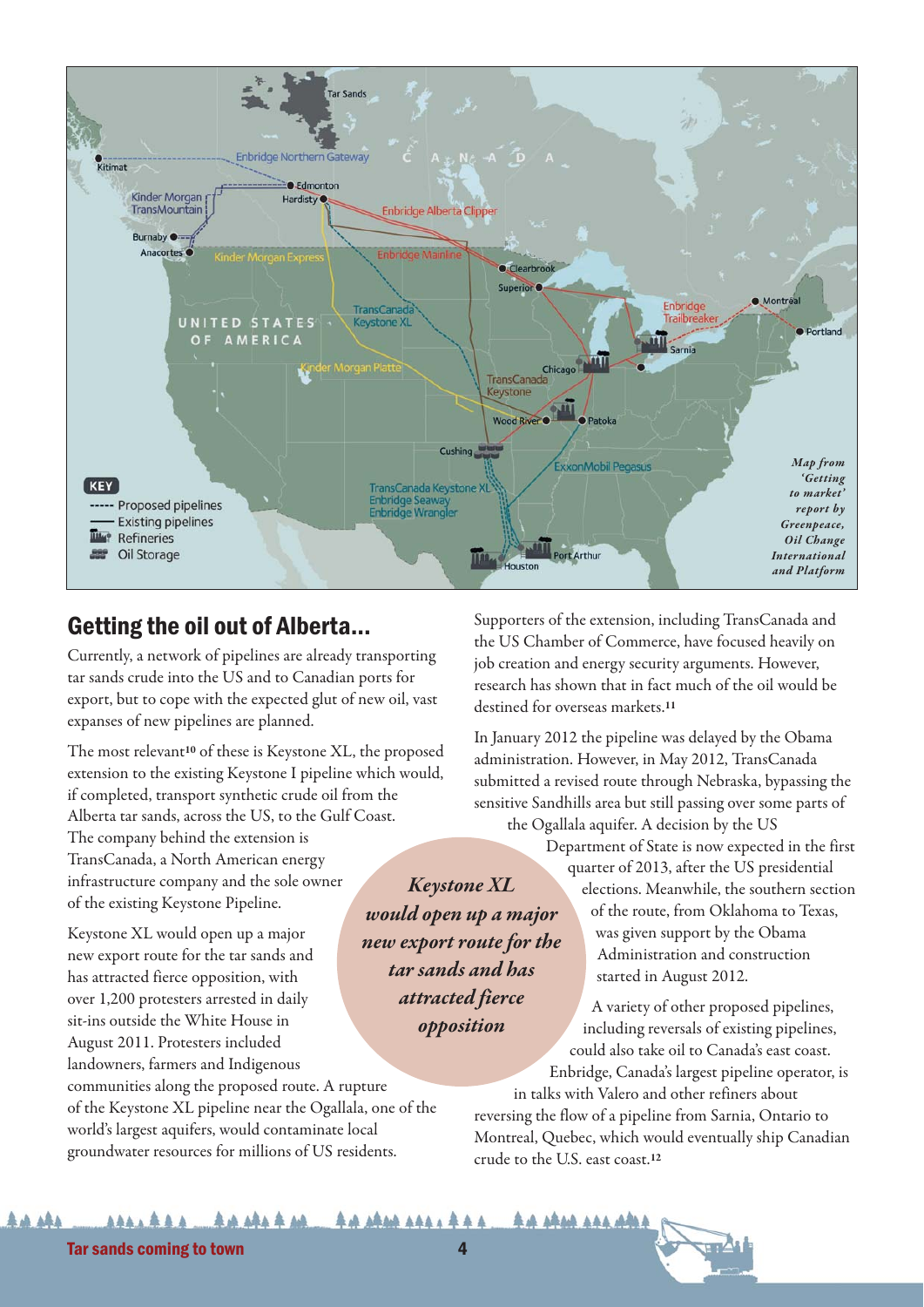### ...and into Europe?

In expanding the tar sands infrastructure, the Canadian government assumes that new markets will be open to importing tar sands. But the European Union is one potential market that has shown some reluctance to open its doors to the dirty fuel.

To meet its emissions reduction targets, the EU is currently in the throes of negotiating the Fuel Quality Directive (FQD), which would discourage the use of high-emission crude oil, like tar sands, in transport fuels in Europe.

Based on research from Stanford University, the EU Commission wants the FQD to label oil sourced from the tar sands as 23% more carbon-intensive than conventional oil.**<sup>13</sup>** While this would not 'ban' tar sands-derived products from entering the EU, it would strongly discourage companies from importing them, requiring them to balance these products with a lower carbon supply elsewhere in the fuel mix – with limited options available.

While Europe currently imports very little tar sandsderived fuel**14**, this legislation would both prevent Europe becoming a major new market, and potentially set a precedent for other important existing markets – such as US states – to adopt similarly restrictive legislation. It could also have a ripple effect, discouraging new tar sands extraction projects in other parts of the world, such as Madagascar.

Unsurprisingly, the Canadian government, with the support of European oil companies, has been lobbying hard to prevent the EU differentiating between conventional oil and oil derived from tar sands.



*The new gas-fired power station at Pembroke, and behind it the Valero oil refinery Photo: Gordon James* 



*Catastrophic climate change is already bringing more floods, droughts and storms. These disasters often hit poorer communities first and hardest.*

While many European states support the legislation,

several states – including the UK – have been sympathetic to the Canadian position, and have refused to back the EU proposal, instead delaying the process and suggesting alternative methodologies that would be less effective at keeping tar sands out of Europe. At the time of writing, the FQD is in limbo, awaiting another vote from member states in 2013.

Worryingly, while the EU is busy finetuning its ambitious fuel policy, tar sands could start sneaking unnoticed into Europe in

increasingly larger quantities.

*Worryingly, while the EU is busy fine-tuning its ambitious fuel policy, tar sands could start sneaking unnoticed into Europe in increasingly larger quantities.*



5 Tar sands coming to town

*...the EU Commission wants the FQD to label oil sourced from the tar sands as 23% more carbon-intensive than conventional oil.*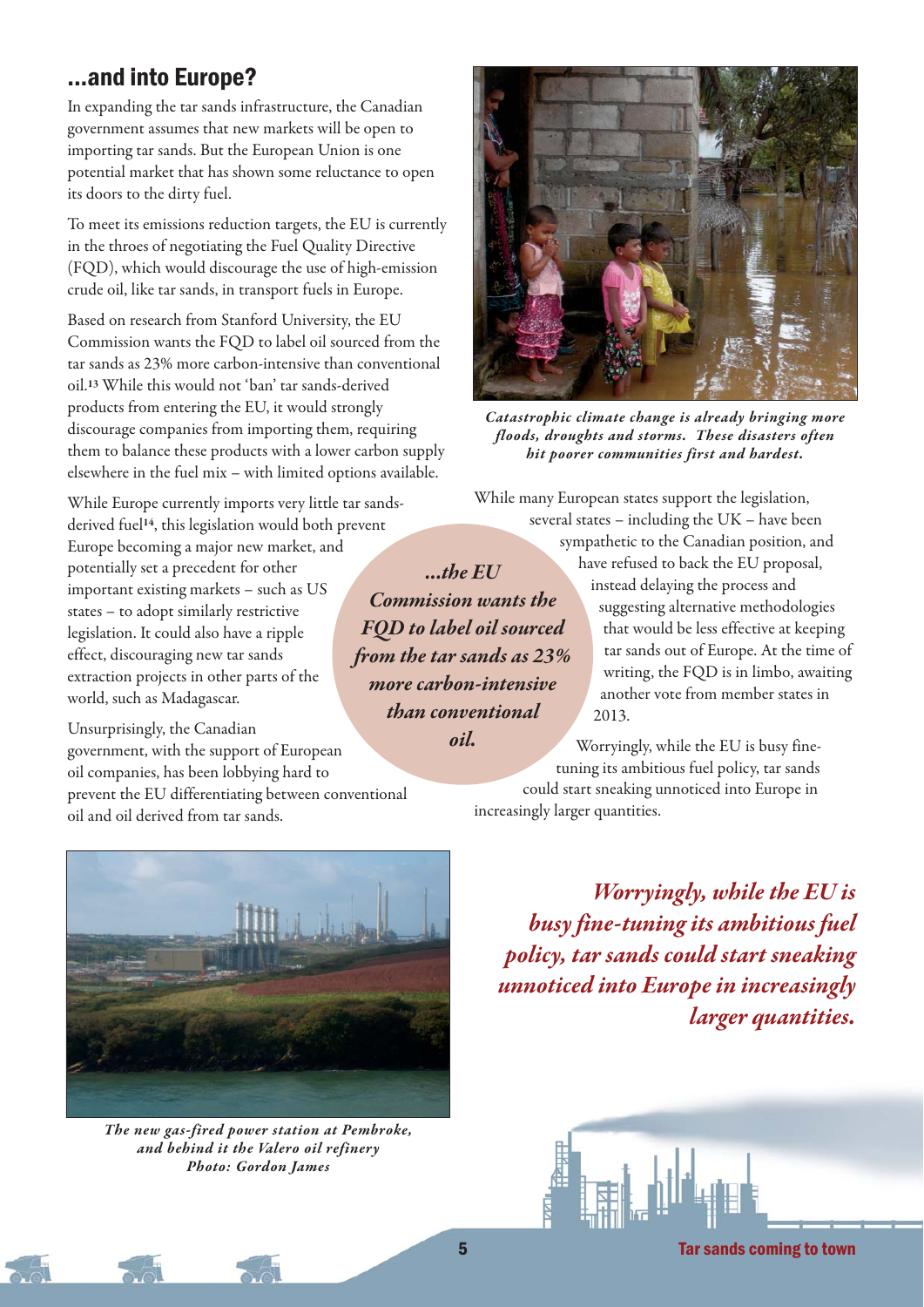# Part II: Valero and Pembrokeshire

#### The initiator: Valero

US-based Valero Energy is the world's largest independent petroleum refiner – a company which refines crude oil, but does not drill for it. Valero owns 16 refineries with a combined capacity of three billion barrels per day. Its most recent purchase, in August 2011, was the Pembroke refinery in Wales, marking its first foray beyond the Americas. The £450 million deal also included ownership interests in four major pipelines and 11 fuel terminals, a 14,000 barrel-per-day aviation fuels business, and more than 1,000 Texaco-branded service stations in the UK and Ireland.

The majority of Valero's operations are focused on the business of taking crude oil from various sources, processing it at its refineries to produce gasoline (petrol), diesel, jet fuel, asphalt, petrochemicals, and other products, then selling them either on the market or directly to the consumer through its 6,800 retail outlets. *Valero ... has*

Valero also produces ethanol from 10 plants in the US.**<sup>16</sup>** It promotes this side of its business as Valero Renewables, although bio-ethanol is neither environmentally nor socially sustainable.**<sup>17</sup>**

In another attempt to improve its green credentials, Valero built a 33 turbine wind farm outside its McKee Refinery. However, in comparing one 50 megawatt wind farm to the 3 million barrels of *deniers, and fiercely opposed*

crude that Valero processes each day, it is obvious where the company's priorities lie.

### Valero's fishy background

Valero has an appalling environmental record. In its relatively brief history it has repeatedly received huge fines for violations of air and water pollution legislation**18**, funded climate change deniers, and fiercely opposed carbon reduction legislation. One of Valero's most notorious activities was its support of Proposition 23, a 2010 ballot measure which would have suspended the Californian Global Warming Act of 2006.

#### Valero's key areas of activity in the UK



Valero was by far the largest single donor to the campaign pushing 'Prop 23', contributing more than \$5 million.**<sup>19</sup>** In the end the proposition was defeated.**<sup>20</sup>**

However, attempts to block the Californian Low Carbon Fuel Standard (LCFS) continue. The LCFS is a

regulatory measure, similar to the European Union's Fuel Quality Directive, aimed at substantially reducing greenhouse gas emissions from the state's

> transportation sector by requiring oil refineries and distributors to ensure that the fuel they sell in the Californian market meets carbon intensity (CI) targets. Valero has interests in preventing the Low

Carbon Fuel Standard from coming into effect as both its bio-ethanol plants and its refineries would be impacted by CI standards,

creating substantial costs. The LCFS is currently locked in a legal battle, with an outstanding lawsuit by the oil industry and ethanol advocates still to be resolved.**<sup>21</sup>**

In addition to environmental criticism of the company, Valero has been the centre of a host of other controversies, including safety issues, political influence, labour disputes, wrongful death lawsuits**22**, excessive CEO pay**<sup>23</sup>** and war profiteering.**<sup>24</sup>** The company has been involved in at least 28 cases of misconduct, comprising a total of \$283.5m**25**, and has a history of using its wealth to influence political candidates and policy making. Since 1999 Valero has spent almost \$2.9 million on congressional and political candidate donations, with 83% going to the Republican Party.**<sup>26</sup>**



*repeatedly received huge fines for violations of air and water pollution legislation, funded climate change*

> *carbon reduction legislation.*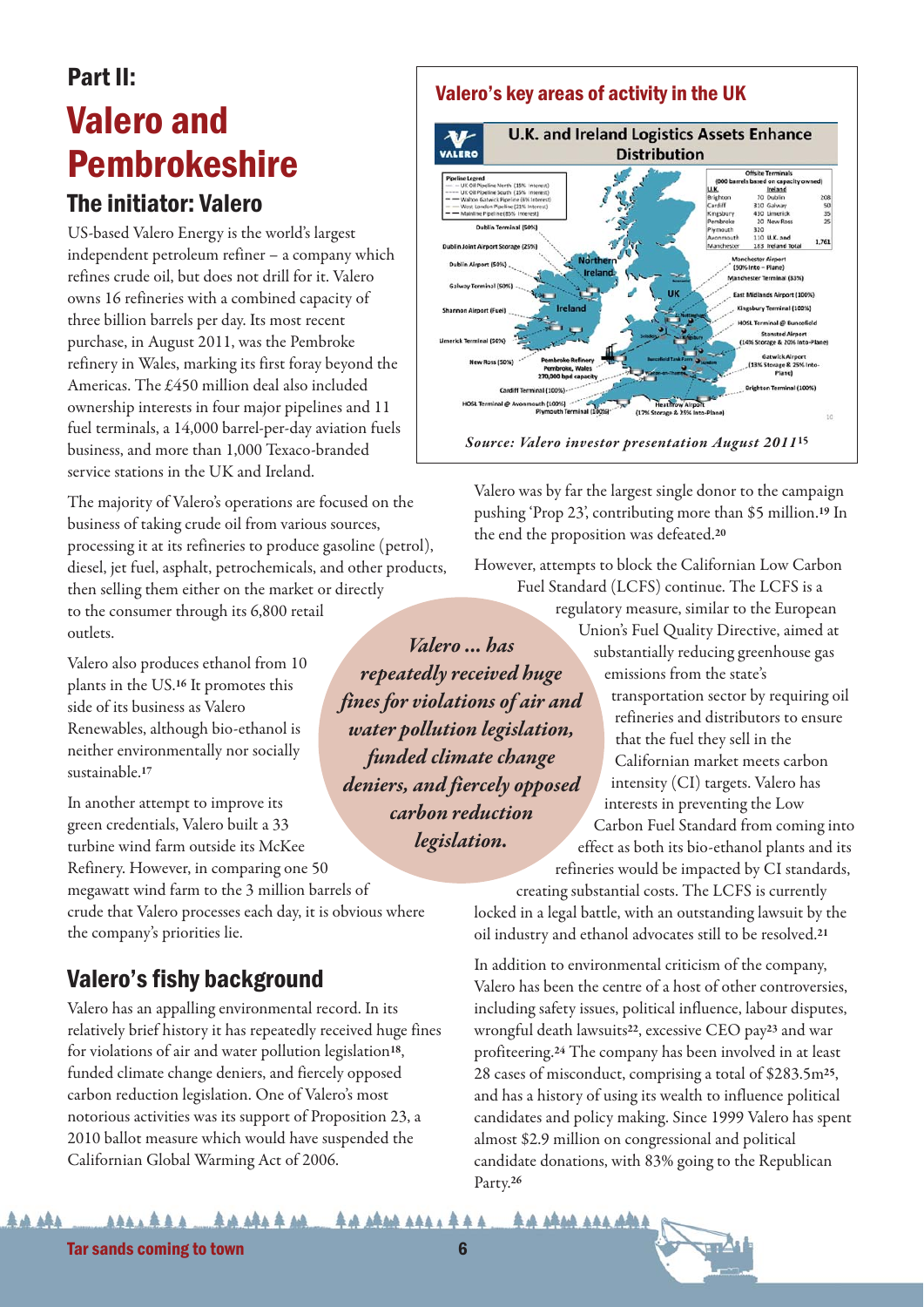## Valero and tar sands

Valero's future business plans rely heavily on Canadian tar sands, with the company boasting that "this large new source of crude oil for the Gulf Coast market will further diversify our feedstock slate and increase our ability to optimize our profitability".**<sup>27</sup>**

Valero has committed to taking on at least 100,000 barrels a day (20% of initial capacity) from the proposed Keystone XL pipeline until 2030.**<sup>28</sup>** The company has also recently upgraded its Port Arthur refinery in Texas, increasing its ability to process heavy sour crude – i.e. crude high in sulphur that originates from a variety of places including Canads's tar sands – to 80% of its capacity. Port Arthur is located where the proposed Keystone XL pipeline is planned to terminate, on the Texas Gulf Coast, perfectly positioned for export to Europe and Latin America.

Although the completion of Keystone XL would greatly increase potential tar sands exports to Europe, evidence of small amounts of tar sands-derived oil already entering Europe, primarily in the Netherlands, Gibraltar, Spain and France, was demonstrated in a 2010 report by Greenpeace.**<sup>29</sup>** It revealed how petroleum products containing crude from tar sands have already been entering the EU's petroleum supply chain for some time, mainly from diesel imports from the US Gulf Coast, and particularly from Valero's Port Arthur refinery, which was shown to have regularly processed tar sands crude while exporting diesel to Europe since at least June 2009. The report estimated that about 9.5% of the crude processed at the refinery originated from the Alberta tar sands – and this seems likely to grow.

### Valero's plans for Pembrokeshire

The 2011 acquisition of the Pembroke Refinery in Wales from Chevron represents a key stage in Valero's plans to export oil from tar sands to Europe. The refinery has a throughput capacity of 270,000 barrels per day and is one of the largest and most complex in Western Europe.**<sup>30</sup>**

In a 2011 investor presentation**<sup>31</sup>** Valero demonstrated how its acquisition of the Pembroke Refinery would enhance its plans to export diesel from its Gulf Coast facilities to Europe.

# Valero's projected shipping routes (2011) **Pembroke Enhances Valero's Margin** VALERO **Optimization Strategy in the Atlantic Basin**



In July 2012, another Valero investor presentation highlights a new strategy to export oil to Europe via eastern Canada, which doesn't rely on Keystone XL.

*future business plans rely heavily on Canadian tar sands*

*Valero's* 

**U.S. Gulf Coas** 

So as the pipeline network expands, so does the likelihood of tar sands products entering the UK: oil originating in the tar sands will flow via US and Canadian refineries to Pembroke and then on to petrol pumps throughout the UK and Ireland.

Valero's projected shipping routes (2012)



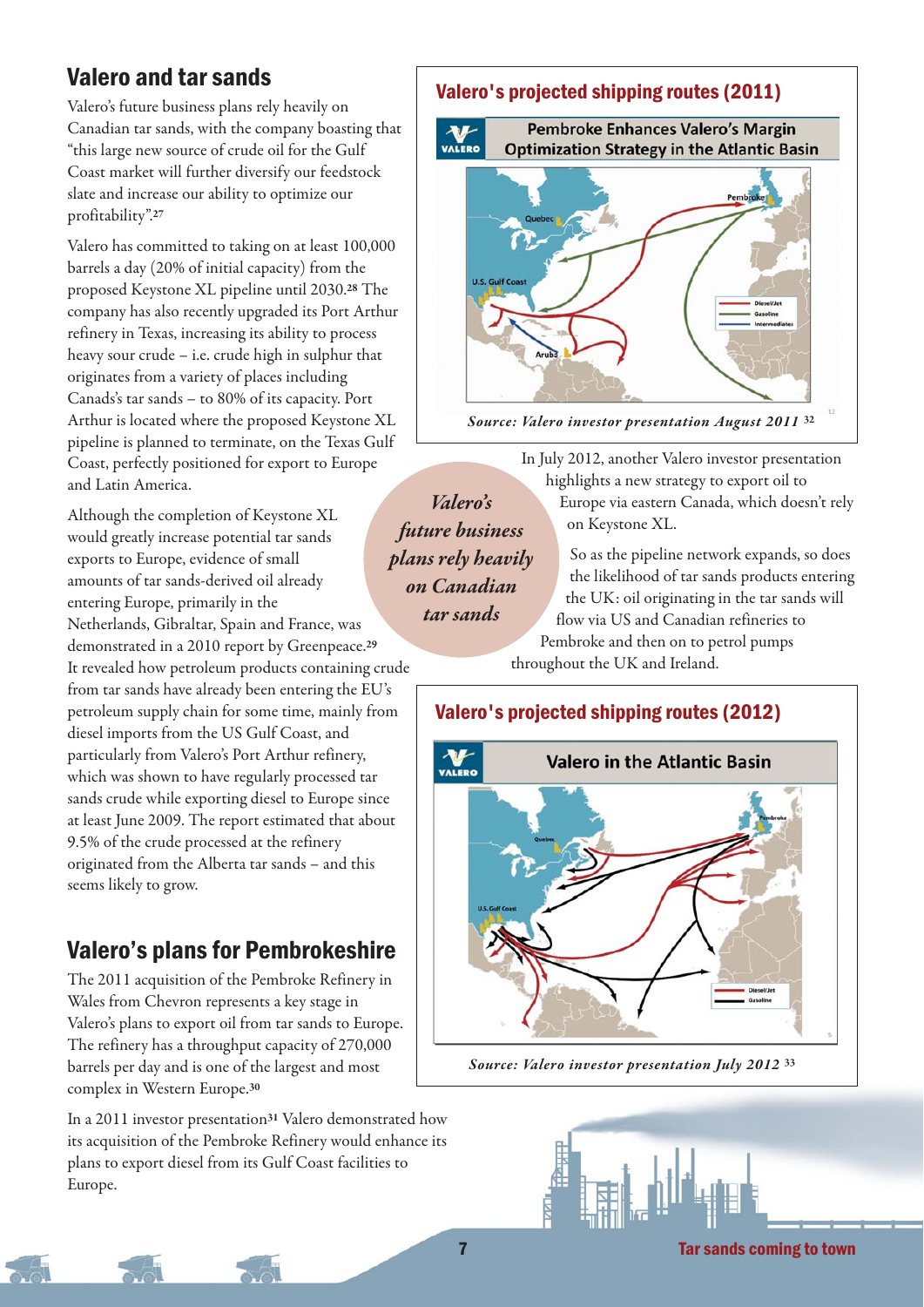It is worth noting that the Pembroke refinery is not currently equipped to process raw tar sands crude, and current US law also severely restricts the export of unrefined crude.**<sup>34</sup>** This means that tar sands-derived oil arriving in Pembroke would not be in its raw toxic form, having already been refined in the US, or potentially Canada.



*Scenes from the Sea Empress 1996 oil spill at Milford Haven, Pembrokeshire*

#### Challenging Valero

The EU Fuel Quality Directive would theoretically harm Valero's commercial interests, impacting on its plans to import tar-sands derived fuel to the UK via Pembroke. However, as Valero's investor presentations demonstrate, the company does not seem to be put off.

Moreover, the FQD only targets transport fuel, so this will not affect other tar sands-derived products, like

petcoke, a high-carbon solid fuel used in steel refining, power stations and cement production. Petcoke was discovered by Greenpeace to be one of the likely products already arriving in the EU via Valero.**<sup>35</sup>**

The lengthy, arduous EU process has led local people to wonder if by acting locally they can influence Welsh legislation to prevent the import of tar sands-derived products. The Welsh government does claim to take sustainable development seriously, proposing to make it its 'Central

Organising Principle', with all public bodies adopting sustainable development principles when making decisions. Importing oil from the tar sands would mean propping up the world's dirtiest industry, squarely contradicting the Assembly's sustainability goals. Yet the actual power of the Welsh government is limited.



*Jill Evans MEP joins Pembrokeshire Friends of the Earth to present a legal complaint about the new gas-fired power station at Pembroke to the European Commission's representative in Wales. Photo: Ian Homer* 

AAA444 AA 44A444444444

#### A success story

Tar sands is by no means the first dirty fuel to be imported to the Pembrokeshire coast. Containing two oil refineries, two large liquefied natural gas (LNG) terminals and a new 2000 MW gas-fired power station currently under construction, the area is a hub for oil and gas development.

Yet a strong environmental movement in the area has had a series of victories against the oil and gas industry.

*Tar sands is by no means the first dirty fuel to be imported to the Pembrokeshire coast.*

One noteworthy victory was the successful prevention of 'Orimulsion', a dirty fuel made from bitumen in the Orinoco Belt in Venezuela, from coming into Pembrokeshire. In 1991, a proposal was submitted by National Power to burn the fuel at Pembroke power station. Concerns around local air pollution, increased acid rain and possible oil spills resulted in a fierce

six-year campaign against the proposal. The campaign faced strong opposition from local authorities and businesses, but a turning point came in February 1996

> when a large oil tanker, the Sea Empress, ran aground at the entrance of Milford Haven spilling over 70,000 tonnes of oil. This significantly increased fears of Orimulsion being shipped into the Haven, and a year later the company withdrew its application.

> The case of tar sands is different to that of Orimulsion but it shows that a strong community can win an environmental battle against the fossil fuel industry to prevent the import of dirty fuels.

Tar sands coming to town **8** and 8

**44 444 444 444**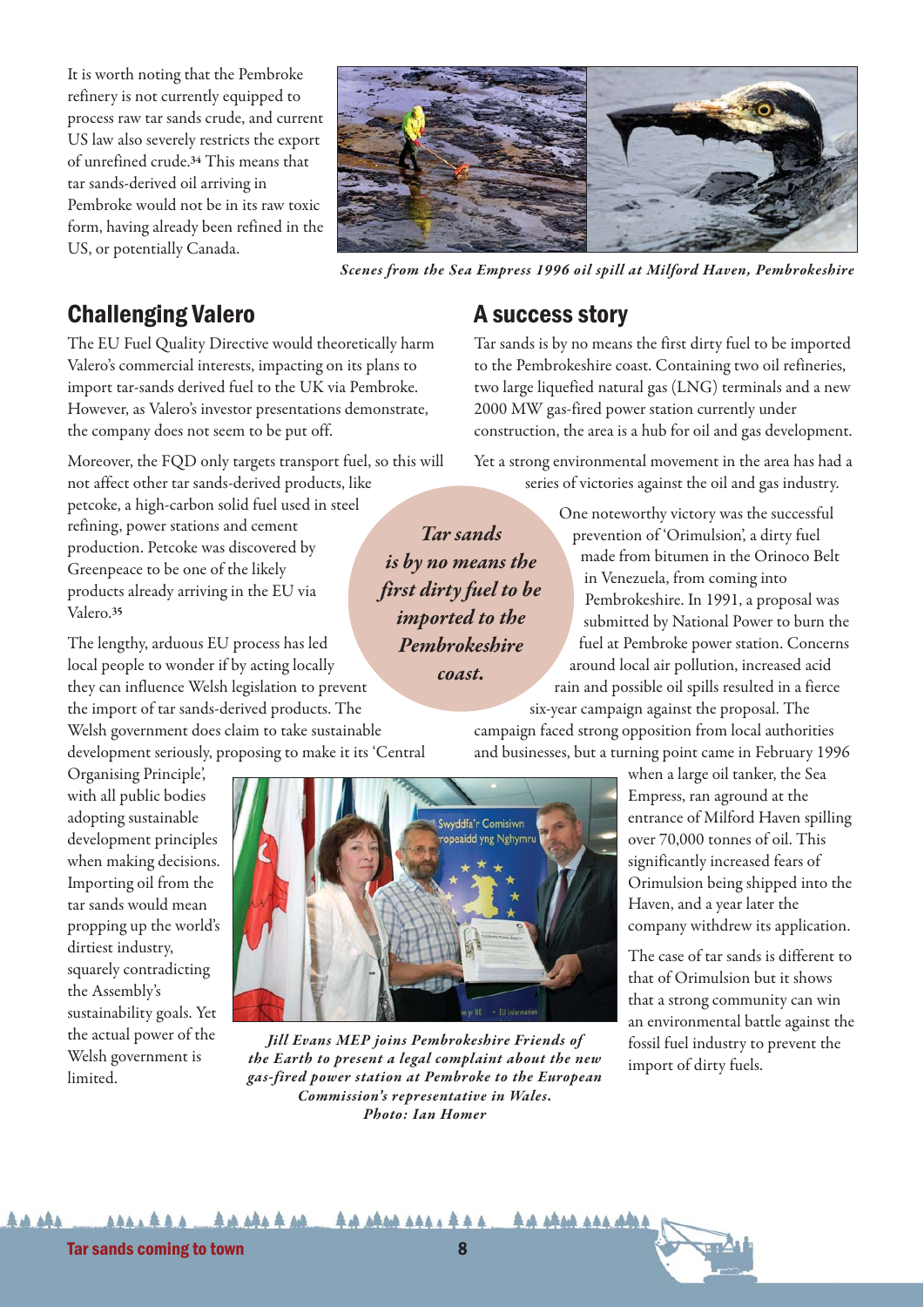#### What can we do?

#### Challenge Valero to share information

We need to force Valero to fully disclose the origin of the oil products it imports to Pembroke and other locations in the UK, as well as its long- and mediumterm plans for how this might change based on pipeline expansion in the US.

#### Find out what regulatory oversight there is over Valero's Pembroke refinery, and who is responsible for it

What permissions would Valero need to dramatically increase imports of products derived from tar sands? Could the Welsh government take a stand against the import of oil originating from the tar sands, based on its goal of 'Sustainable Development'? Would local politicians be willing to speak out against tar sands? If you live near Pembroke, you might want to contact

Pembrokeshire Friends of the Earth**36**, who are working on this issue.

#### Put Valero in the spotlight

Unlike BP, Shell, and most oil giants, Valero has the luxury of not being a household name. We need to highlight Valero's plans and dodgy history, and let the company know that it is starting to be on the public's radar. One public face of Valero in the UK is its 1000+ Texaco petrol stations.

#### The tar sands industry needs to be shut down, not expanded

Challenging Valero at every step of its planned expansion into Europe will be a new challenge and opportunity in the tar sands battle. Tar sands have no place in our energy future if we are to stop catastrophic climate change. Yet the Canadian government and oil industry's enthusiasm in expanding into new markets, building new pipelines, and approving record numbers of new tar sands leases will lock us into using this dirty fuel for decades to come. By challenging this expansion, we have a great opportunity to slow the rate of production – and eventually keep the majority of the oil in the soil once and for all.

#### Work in solidarity

Protesters fighting the Keystone XL pipeline, advocates pushing the EU Fuel Quality Directive, and affected communities on the frontline of tar sands extraction, are all part of the same battle. Join in the struggle wherever you can.

#### Make a declaration to become "Tar-Free"

Valero is spreading into other parts of the UK too, having purchased terminals in 11

*Tar sands have no place in our energy future if we are to stop catastrophic climate change.* 

locations including Cardiff, Plymouth, Manchester and Brighton. Is your town on the map on page 6? The UK Tar Sands Network is working with communities around the UK to create a network of 'Tar-Free Towns', that are resisting direct and indirect links to the dirty fuel.

#### Organise, resist, create, transition, protest and take direct action!

Try getting involved in one of many climate and environmental action groups around the UK, such as Rising Tide, Climate Justice Collective, Campaign Against Climate Change, Climate Rush, Transition Towns, People & Planet, and local Friends of the Earth, Greenpeace or Green Party groups.



*Indigenous activists join UK Tar Sands Network and Rising Tide to protest against BP's sponsorship of the Tate Modern, April 2011*

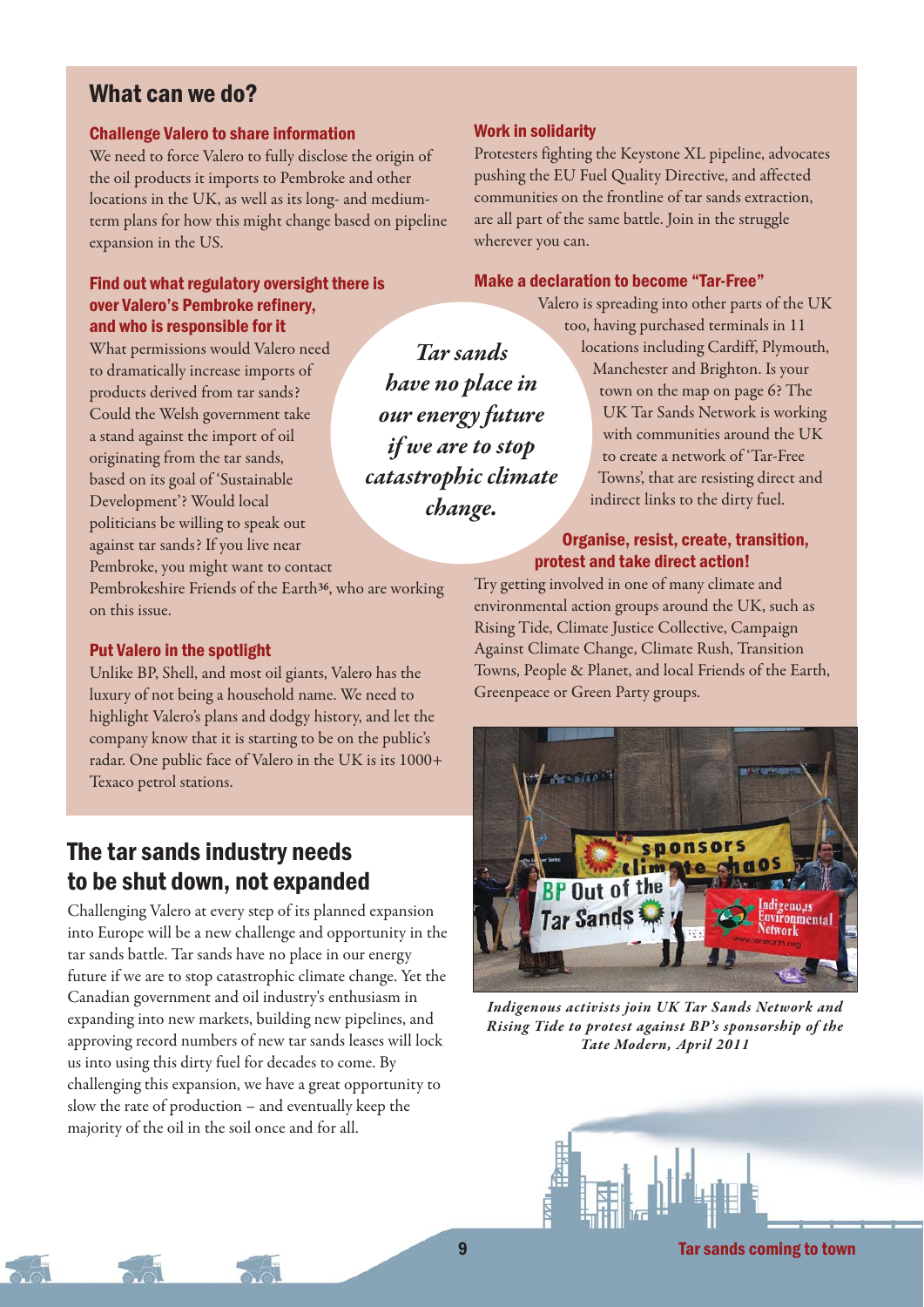#### Find out more:

UK Tar Sands Network www.no-tar-sands.org/valero

Corporate Watch See the Valero company profile: www.corporatewatch.org/?lid=4511

Pembrokeshire Friends of the Earth www.foepembrokeshire.co.uk

#### Other climate groups:

Campaign Against Climate Change www.campaigncc.org

Climate Justice Collective www.climatejusticecollective.org

Climate Rush www.climaterush.co.uk

Friends of the Earth www.foe.co.uk

**Greenpeace** www.greenpeace.org.uk

Green Party www.greenparty.org.uk

People & Planet www.peopleandplanet.org

Rising Tide www.risingtideuk.org.uk

Transition Towns www.transitionnetwork.org

### **Endnotes**

- 1 www.capp.ca/library/statistics/basic/Pages/default.aspx
- 2 http://pubs.pembina.org/reports/oilsands-and-climatefs-201109.pdf
- 3 http://pubs.pembina.org/reports/oil-sands-and-waterslides.pdf
- 4 In 2006, unexpectedly high rates of rare cancers were reported in the community of Fort Chipewyan. www.cbc.ca/news/canada/edmonton/story/2006/03/10 /ed-fortchip20060310.html In 2008, Alberta Health confirmed a 30% rise in the number of cancers between 1995 and 2006, with exposure to toxins from tar sands developments identified as a possible cause. Alberta Cancer Board (2009), Cancer Incidence in Fort Chipewyan, Alberta.

www.albertahealthservices.ca/rls/ne-rls-2009-02-06-fortchipewyan-study.pdf However, the study lacks appropriate data and is considered a conservative estimate by many residents.

- 5 www.pembina.org/pub/2017
- 6 http://dannychivers.blogspot.co.uk/2012/04/just-howbad-are-canadian-tar-sands.html
- 7 www.nytimes.com/2012/05/10/opinion/game-over-forthe-climate.html
- 8 BP, for instance, has been shown to be basing its business plan on a scenario that also predicts a six-degree temperature rise (the IEA 'reference scenario'). www.guardian.co.uk/sustainable-business/bp-complaintdeepwater-annual-reporting
- 9 www.worldwatch.org/node/5287 See also www.nebone.gc.ca/clfnsi/rnrgynfmtn/sttstc/crdlndptrlmprdct/st mtdcndncrdlxprttpdstn-eng.html
- 10 A less relevant, but hugely significant, alternative route out of Alberta, is the Enbridge Northern Gateway pipeline, which would take tar sands oil west to British Columbia, and export crude to Asian markets via the new marine terminal in Kitimat on the western Canadian coast. This has met huge opposition from First Nations and other BC communities situated along the proposed route. See e.g. http://freedomtrain2012.com/ and http://pipeupagainstenbridge.ca/ and http://savethefraser.ca/

An sha sas and what

Tar sands coming to town 10 and 10 and 10 and 10 and 10 and 10 and 10 and 10 and 10 and 10 and 10 and 10 and 10

**AAAAAAA** 

**AA 484** 

 $A + A$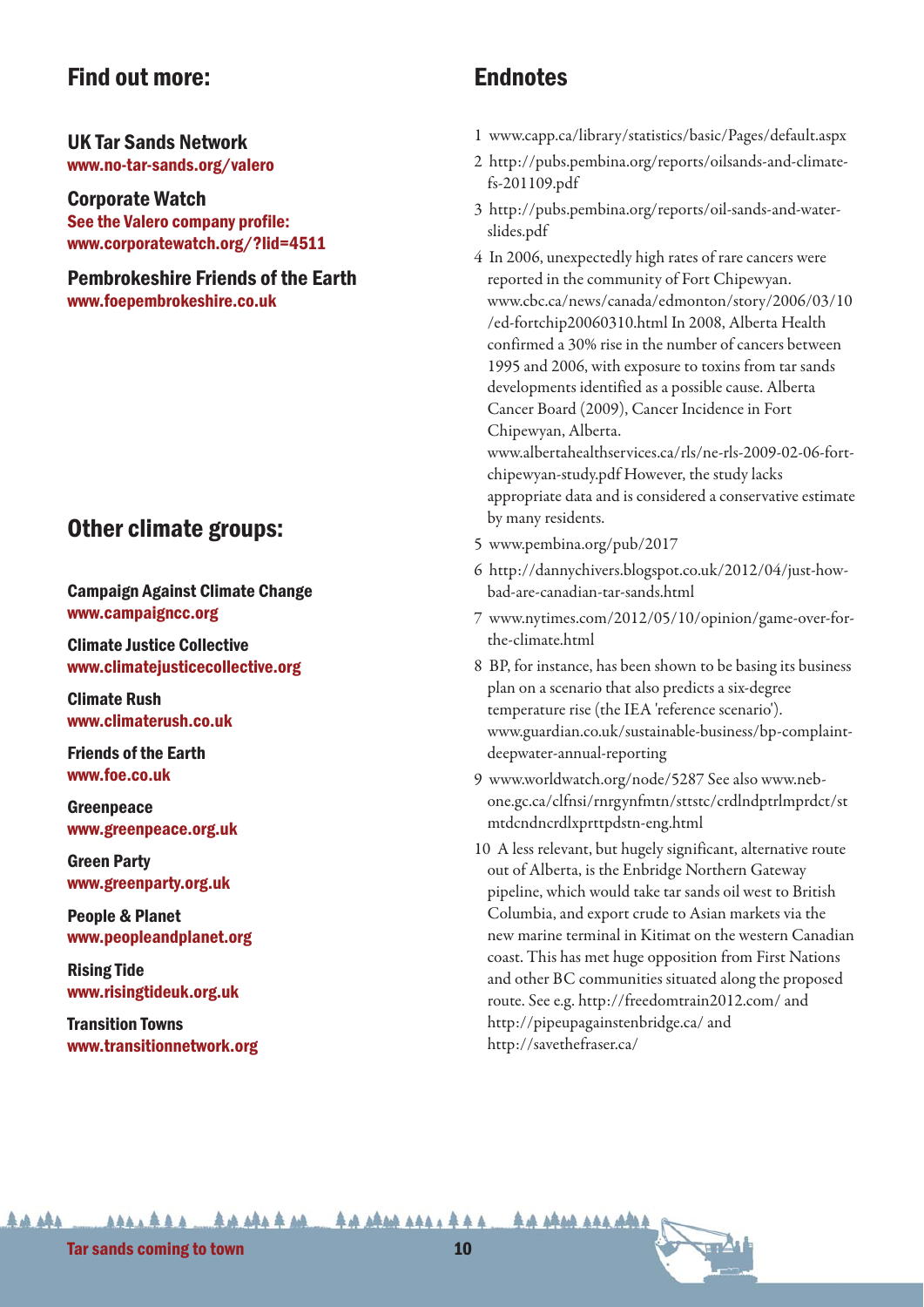- 11 http://priceofoil.org/2011/08/31/report-exportingenergy-security-keystone-xl-exposed/ and http://priceofoil.org/2012/08/28/fires-storms-and-theenergy-independence-myth/
- 12 http://fuelfix.com/blog/2011/10/06/enbridgetalking-with-valero-on-east-coast-pipeline-reversal/ See also http://oilsandstruth.org/economic-downturn-shutsdown-trailbreaker-reversal-tar-sands-montreal and www.mainebiz.biz/apps/pbcs.dll/article?AID=/201204 03/NEWS02/120409981/1088
- 13 Upstream greenhouse gas (GHG) emissions from Canadian oil sands as a feedstock for European refineries, Stanford University, Adam Brandt ( January, 2011). For a summary of the report, see here: http://switchboard.nrdc.org/blogs/smui/european\_com

mission\_report\_fin.html The 23% figure refers to the whole "well-to-wheels" lifecycle of the oil– this includes the refining, transportation and burning of the fuel. If considering the extraction process alone, tar sands are 3-5 times more carbon intensive than conventional oil.

- 14 www.greenpeace.org.uk/files/pdfs/tar-sands-in-yourtank.pdf
- 15 http://google.brand.edgaronline.com/EFX\_dll/EDGARpro.dll?FetchFilingHtmlS ection1?SectionID=8088578-6228- 46331&SessionID=2DT9FHPq9TW3e77
- 16 www.valero.com/OurBusiness/Pages/ CompanyHistory.aspx
- 17 Biofuels are associated with a host of problems, including deforestation, land grabs, devastation of indigenous communities, soil depletion, and loss of biodiversity. Biofuels have also impacted on global grain prices, contributed to food shortages, famine andfood riots, and are a major source of greenhouse gas emissions. See e.g.

www.newint.org/features/2011/07/01/biofuelscropsunsustainable-environmental-damage/

18 www.crocodyl.org/wiki/valero\_energy

19 http://articles.latimes.com/2010/oct/31/business/lafi-1031-prop-23-refineries-20101031

- 20 ww.ballotpedia.org/wiki/index.php/ California\_Proposition\_23\_%282010%29
- 21 www.greencarcongress.com/2011/12/lcfs-20111231.html
- 22 www.crocodyl.org/wiki/valero\_energy
- 23 http://economiajusta.org/files/pdf/ ExecutiveExcess2006.pdf
- 24 http://knowmore.org/wiki/index.php?title= To\_the\_Victors\_Go\_the\_Spoils\_of\_War
- 25 http://contractormisconduct.org/index.cfm/ 1,73,221,html?ContractorID=94
- 26 http://dirtyenergymoney.com/view.php?type= search&com=5727
- 27 www.valero.com/InvestorRelations/Documents/ AnnualReport2009/pdf/annualReport.pdf
- 28 http://priceofoil.org/2011/08/31/report-exportingenergy-security-keystone-xl-exposed/
- 29 www.greenpeace.org.uk/files/pdfs/tar-sands-in-yourtank.pdf
- 30 www.bbc.co.uk/news/uk-wales-14366341
- 31 http://google.brand.edgar-online.com/ EFX\_dll/EDGARpro.dll?FetchFilingHtmlSection1?Sec tionID=8088578-6228-46331&SessionID= 2DT9FHPq9TW3e77
- 32 http://google.brand.edgaronline.com/EFX\_dll/EDGARpro.dll?FetchFiling HtmlSection1?SectionID=8088578-6228- 46331&SessionID=2DT9FHPq9TW3e77
- 33 http://phx.corporate-ir.net/External.File?item= UGFyZW50SUQ9MTQ1MTk4fENoaWxkSUQ9LTF 8VHlwZT0z&t=1
- 34 This could change as the oil lobby in the US pushes for unrefined crude to be allowed to be exported from the US. See: www.reuters.com/article/2012/06/15/usaapi-exports-idUSL1E8HFH7G20120615
- 35 www.greenpeace.org.uk/files/pdfs/tar-sands-in-yourtank.pdf
- 36 www.foepembrokeshire.co.uk